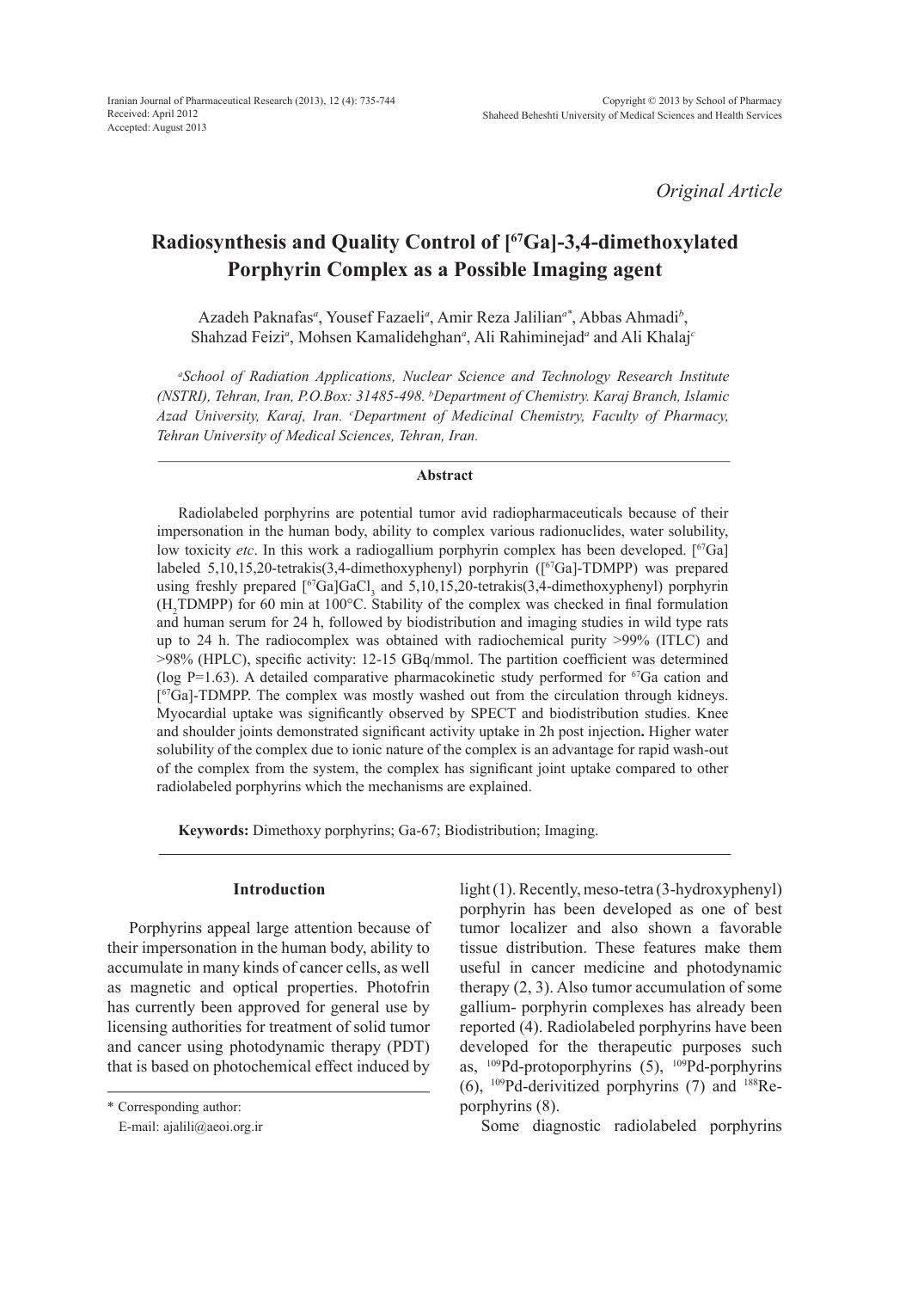have also been reported. For instance, <sup>99m</sup>Tcporphyrin conjugate been evaluated in rodent mammary tumors  $(9)$ . Recently <sup>99m</sup>Tc-porphine has been developed for imaging despite the high hepatotoxicity (10). On the other hand the kinetic studies for 111In incorporation into *m*-tetraphenylporphine have been studied while no data was reported for its biological evaluation (11).

The interesting physical properties of gallium-67 including physical half life  $(T_{1/2})$ : 78 h), allowing to design time-consuming preparation and purification steps, gamma photopeaks (185 and 300 keV), suitable for SPECT imaging using most available gamma cameras and SPECT systems, suitable mode of decay (electron capture to  ${}^{67}Zn$ ), a stable daughter, leading to no new radiation peaks and overexposure to patients and also availability in the country make it an interesting nuclide for radiopharmaceutical research (12).

The increasing trend in the production and use of PET radionuclides in nuclear medicine has offered new opportunities for researchers to focus on the production of new Garadiopharmaceuticals for feasibility studies using Ga-67 for their future PET gallium homologs.

In continuation of our research projects for development of radiopharmaceuticals for human use in the country (13, 14), we are interested in developing new targets at the cellular level.

Recently various radiogallium labeledporphyrin complexes have been reported in the literature (15, 16). Due to the interesting pharmacological properties of porphyrins such as solubility in serum, rapid wash-out, tumor avidity and feasible complexation with various bi/tri-valent metals (17), the idea of developing a possible tumor imaging agent using SPECT (photon emission computed tomography) by incorporating 67Ga into a suitable porphyrin ligand, *i.e.*  $H_2$ TFPP was investigated (Figure 1). Production and evaluation of <sup>67</sup>Ga-TDMPP for diagnostic purposes can lead to the development

ultimate Ga-68 homolog compound for PET applications.

In this work we report, synthesis, radiolabeling, quality control, stability, partition coefficient determination and biodistribution studies (using SPECT and scarification) of <sup>67</sup>GaTDMPP in wild-type rats has been described. The time/activity diagrams for the labeled compound in vital organs have been plotted compared to gallium cation.

# **Experimental**

Enriched zinc-68 chloride with a purity of more than 95% was obtained from Ion Beam Separation Group at Agricultural, Medical and Industrial Research School (AMIRS). Production of <sup>67</sup>Ga was performed at the Nuclear Medicine Research Group (AMIRS) 30 MeV cyclotron (Cyclone-30, IBA). Other chemicals were purchased from the Aldrich Chemical Co. (Germany); and the ion-exchange resins from Bio-Rad Laboratories (Canada). NMR spectra were obtained on a FT-80 Varian instrument (80 MHz) with tetramethylsilane as the internal standard. Thin layer chromatography (TLC) for cold compounds was performed on polymerbacked silica gel (F 1500/LS 254, 20 9 20 cm, TLC Ready Foil, Schleicher & Schuell, Germany). Normal saline and sodium acetate used for labeling were of high purity and had been filtered through 0.22 mL Cativex filters. Instant thin layer chromatography (ITLC) was performed by counting Whatman No. 2 papers using a thin layer chromatography scanner, Bioscan AR2000, Bioscan Europe Ltd. (France). Analytical high performance liquid chromatography (HPLC) used to determine the specific activity, was performed by a Shimadzu LC-10AT, armed with two detector systems, flow scintillation analyzer (Packard-150 TR) and UV–visible (Shimadzu) using Whatman Partisphere C-18 column 250x9x4.6 mm, Whatman, NJ (USA). Analytical HPLC was used to determine the specific radioactivity of the labeled compound. A standard curve was generated to calculate the mass of the final solution. Biodistribution data were acquired by counting normal saline washed tissues after weighting on a CanberraTM high purity germanium (HPGe) detector (model GC1020- 7500SL). Radionuclidic purity was checked with the same detector. For activity measurement of the samples a CRC Capintech Radiometer (NJ, USA) was used. All calculations and tissue countings were based on the 184 keV peak.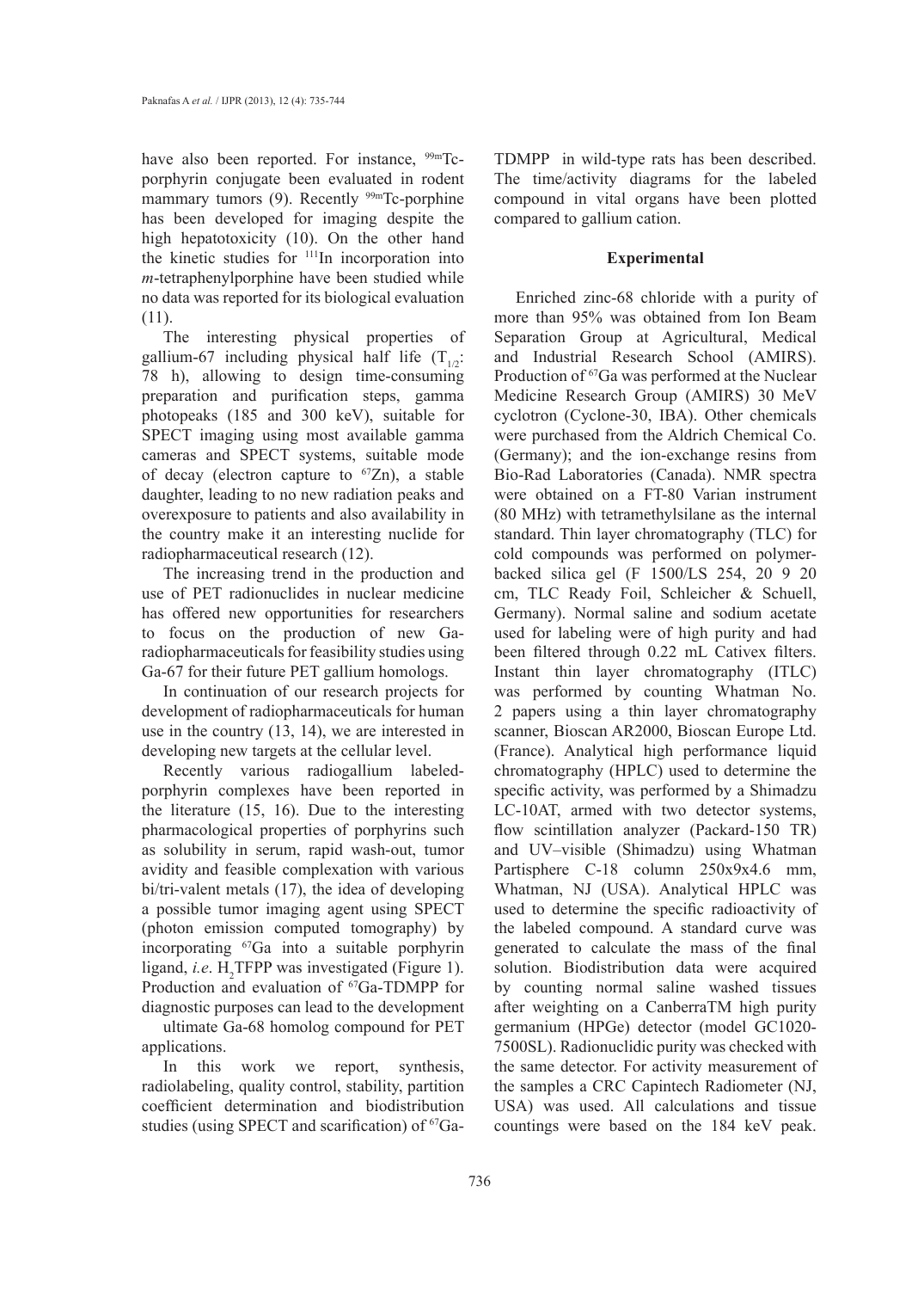

Figure 1. Structure of <sup>67</sup>Ga-TDMPP.

Animal studies were performed in accordance with the United Kingdom Biological Council's Guidelines on the Use of Living Animals in Scientific Investigations, 2nd ed.

### *Production of 67Ga*

 $^{68}Zn(p,2n)^{67}Ga$  was used as the best nuclear reaction for the production of <sup>67</sup>Ga. Other impurities could be removed in the radiochemical separation process. After the target bombardment process, chemical separation was carried out in no-carrier-added form. The irradiated target was dissolved in 10 M HCl (15 mL) and the solution was passed through a cation exchange resin (AG 50W, H+ form, mesh 200–400, h:10 cm, Ø:1.3 cm) which had been preconditioned by passing 25 mL of 9 M HCl. The column was then washed by 25 mL of 9 M HCl at a rate of 1 mL/min to remove copper and zinc ions. To the eluent 30 mL water and about 100 mL of a 6 M HCl solution was added. The latter solution was loaded on another exchange resin (AG1X8 Cl- form, 100–200 mesh, h: 25 cm, Ø:1.7 cm) pretreated with 6 M HCl (100 mL). Finally, the <sup>67</sup>Ga was eluted as  $[$ <sup>67</sup>Ga]GaCl<sub>3</sub> using 2 M HCl (50 mL); the whole process took about 60 min.

# *Quality control of the product Radionuclidic purity*

Gamma spectroscopy of the final sample was carry out through in an HPGe detector coupled to a CanberraTM multi-channel analyzer for 1000 sec.

### *Chemical purity control*

This step was carried out to ensure that the

amounts of zinc and copper ions resulting from the target material and backing in the final product are acceptable regarding internationally accepted limits. Chemical purity was checked by differential-pulsed anodic stripping polarography. The detection limit of our system was 0.1 ppm for both zinc and copper ions.

# *Preparation of 5,10,15,20-tetrakis(3,4 dimethoxyphenyl) porphyrin (H2 TDMPP)*

This compound was prepared according to the reported method using freshly distilled 3,4-dimethoxy benzaldehyde, pyrrole and propionic acid followed by oxidation (18). UV  $(CH_2Cl_2)$  λ<sub>max</sub> (ε) = 424,520,556,594,650 nm. 1 HNMR: -2.7 (NH), 8.93 (H-pryrole), 7.80, 7.79, 7.78 (H<sub>o1</sub>, H<sub>o2</sub>), 7.29, 7.28( $H_m$ ), 4.20, 3.97( $H_{\text{nor}}H_{\text{OMe}}$ ).

### *Preparation of [67Ga]-TDMPP*

The acidic solution  $(2 \text{ mL})$  of  $[{}^{67}\text{Ga} \text{GaCl}_3]$ (111 MBq, 3 mCi) was transferred to a 3 mLborosilicate vial and heated to dryness using a flow of  $N_2$  gas at 50-60°C. Fifty micreolitres of TDMPP in absolute ethanol (5 mg/mL ≈409 nmoles) was added to the gallium-containing vial followed by the addition of acetate buffer pH 5.5 (450 microliteres). The mixture refluxed at 100°C for 60 min. The active solution was checked for radiochemical purity by ITLC and HPLC. The final solution was then passed through a 0.22 µm filter and pH was adjusted to 5.5-7.

# *Quality control of [67Ga]-TDMPP Radio thin layer chromatography*

 A 5 µL sample of the final fraction was spotted on a chromatography whatman No. 2 paper, and developed in mobile phase mixture, 10% NH4 OAc and methanol 1:1.

*High performance liquid chromatography* HPLC was performed at a flow rate of 1 mL/ min, pressure: 130 kgF/cm<sup>2</sup> for 20 min. HPLC was performed on the final preparation using a mixture of water: acetonitrile  $3:2(v/v)$  as the eluent by means of reversed phase column

Whatman Partisphere  $C_{18}$  4.6  $\times$  250 mm. *Determination of partition coefficient* Partition coefficient (log *P*) of  $\lceil {^{67}Ga} \rceil$ -TDMPP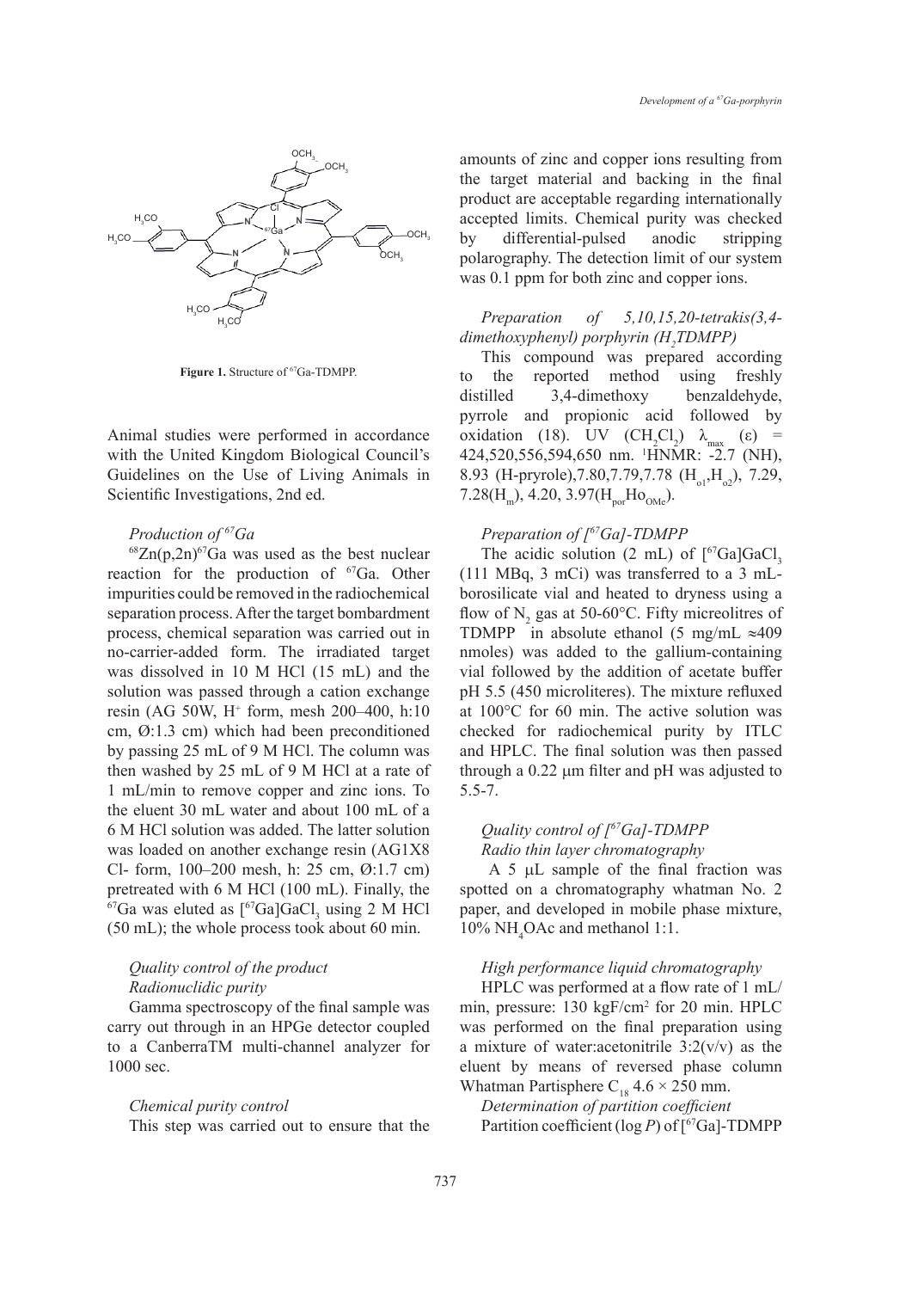

**Figure 2.** ITLC of [<sup>67</sup>Ga]GaCl<sub>3</sub> (left) and [<sup>67</sup>Ga]-TDMPP (right) in a 10% NH<sub>4</sub>OAc and methanol 1:1 mixture (left) as mobile phase on Whatman No.2 papers.

was calculated by the determination of *P* (*P*= the ratio of specific activities of the organic and aqueous phases). A mixture of 1 mL of 1-octanol and 1 mL of isotonic acetate-buffered saline (pH=7) containing approximately 3.7 MBq of the radiolabeled gallium complex at 37°C was vortexed 1 min and left 5 min. Following centrifugation at >1200 *g* for 5 min, the octanol and aqueous phases were sampled and counted in an automatic well-type counter. A 500 µL sample of the octanol phase from this experiment was shaken again two to three times with fresh buffer samples. The reported log p*-*values are the average of the second and third extractions from three to four independent measurements.

### *Stability tests*

The stability of the complex was checked according to the conventional ITLC method (19). A sample of  $\lceil^{67}Ga\rceil$ -TDMPP (37 MBq) was kept at room temperature for 2 days while being checked by ITLC at diffrerent time intervals in order to check stability in final product using above chromatography system. For serum stability studies, to 36.1 MBq (976  $\mu$ Ci) of [<sup>67</sup>Ga]- TDMPP was added 500  $\mu$ L of freshly collected human serum and the resulting mixture was incubated at 37°C for 5 h, Aliquots (5 L) were analyzed by ITLC.

### *Biodistribution in wild-type rats*

The distribution of the radiolabelled complex among tissues was determined for wild-type rats immediately after imaging. The total amount of radioactivity injected into each animal was measured by counting the 1 mL syringe before and after injection in a dose calibrator with fixed geometry. The animals were sacrificed using the animal care protocols at selected times after injection (2 to 24 h), the tissues (blood, heart, lung, brain, intestine, faeces, skin, stomach, kidneys, liver, muscle and bone) were weighed and rinsed with normal saline and their specific activities were determined with a HPGe detector equipped with a sample holder device as percent of injected dose per gram of tissues. Blood samples were rapidly taken from rodent aorta after scarification.

# *Imaging of [67Ga]-TDMPP in wild-type rats*

Images were taken 2, 4 and 24 h after administration of the radiopharmaceutical by a dual-head SPECT system. The mouse-to-high energy septa distance was 12 cm. Images were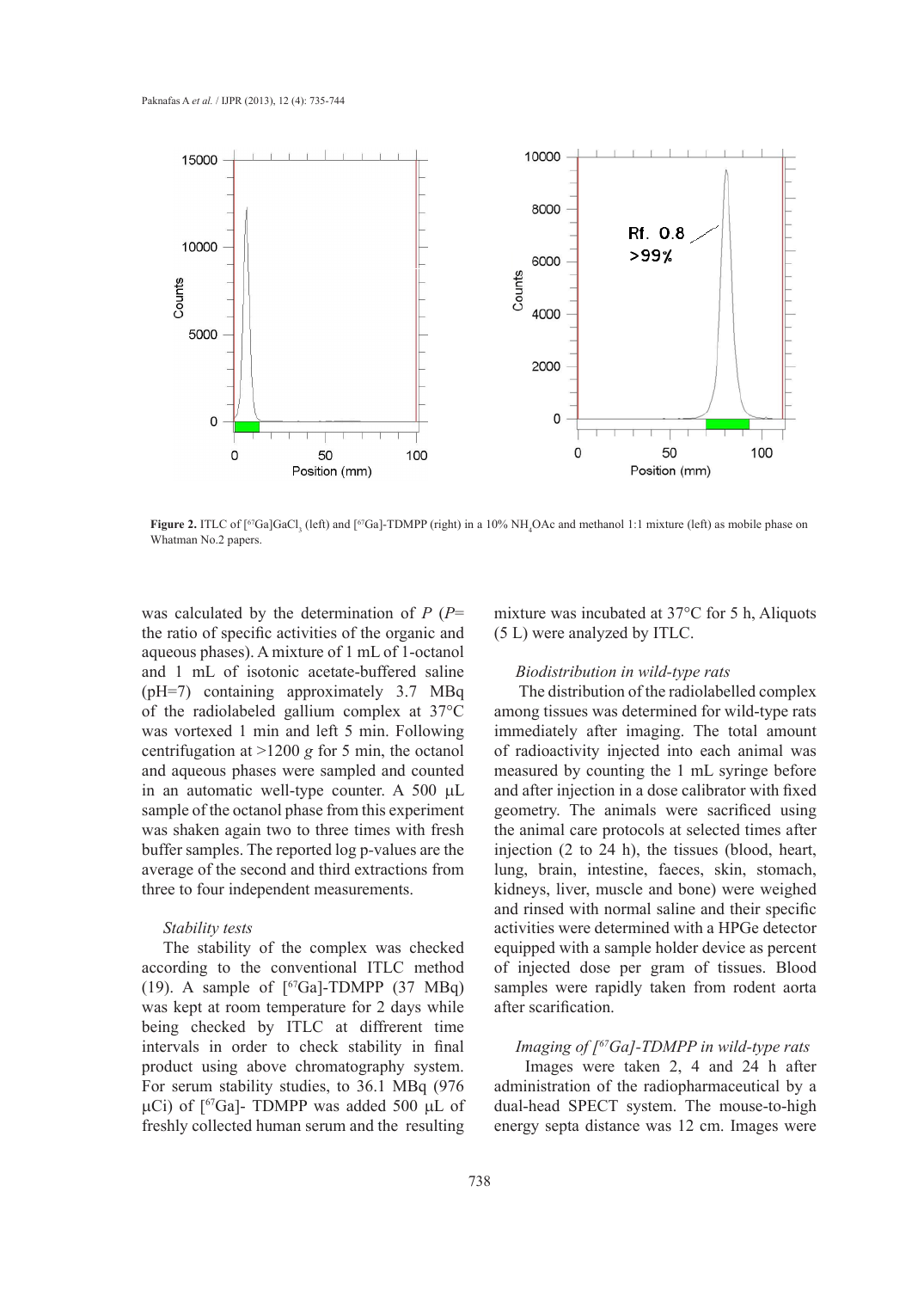

**Figure 3.** HPLC chromatograms of [67Ga]-TDMPP on a reversed phase column using acetonitrile:water 40:60, up; UV chromatogram, down; scintillation chromatogram**.**

taken from both normal and tumor bearing mice. The useful field of view (UFOV) was 540  $mm \times 400$  mm.

# **Results and Discussion**

The existing Ga-67 citrate compound is not a specific tracer due to cross diagnosis in inflammation, infection and malignancies, although is almost non-expensive, it is not a specific tumor imaging compound, on the other hand, the other Ga-68 tracers such as  $SSTR<sub>2</sub>$ antagonists including 68Ga-DOTATOC and <sup>68</sup>Ga-DOTANOC are neither non-expensive nor available at the moment in many parts of the world while covering the diagnosis of some limited number of neuroendocrinal malignancies. The search for developing new radiotracers targeting alternative biological processes is of great interest.

### *Production and quality control of 67Ga*

Gallium-67, in form of  $GaCl<sub>3</sub>$ , was prepared by 24 MeV proton bombardment of the <sup>68</sup>Zn target at Cyclone-30 on a regular basis. The

target was bombarded with a current intensity of 170 µA and a charge of 1400 µAh. The chemical separation process was based on a no-carrieradded method.

Radiochemical separation was performed by a two-step ion exchange chromatography method with a yield of higher than 95%. Quality control of the product was performed in two steps. Radionuclidic control showed the presence of 93 (40%), 184 (24%), 296 (22%), 378 (7%) keV gamma energies, all originating from 67Ga and showed a radionuclidic purity higher than 99% (E.O.S.). The concentrations of zinc (from target material) and copper (from target support) were determined using polarography and shown to be below the internationally accepted levels, i.e. 0.1 ppm for Zn and Cu (20, 21).

### *Radiolabeling*

Because of the engagement of NH polar functional groups in its structure, labeling of  $H_2$ TFPP with gallium cation affects its chromatographic properties and the final complex is more lipophilic.

Chromatographic system was used for the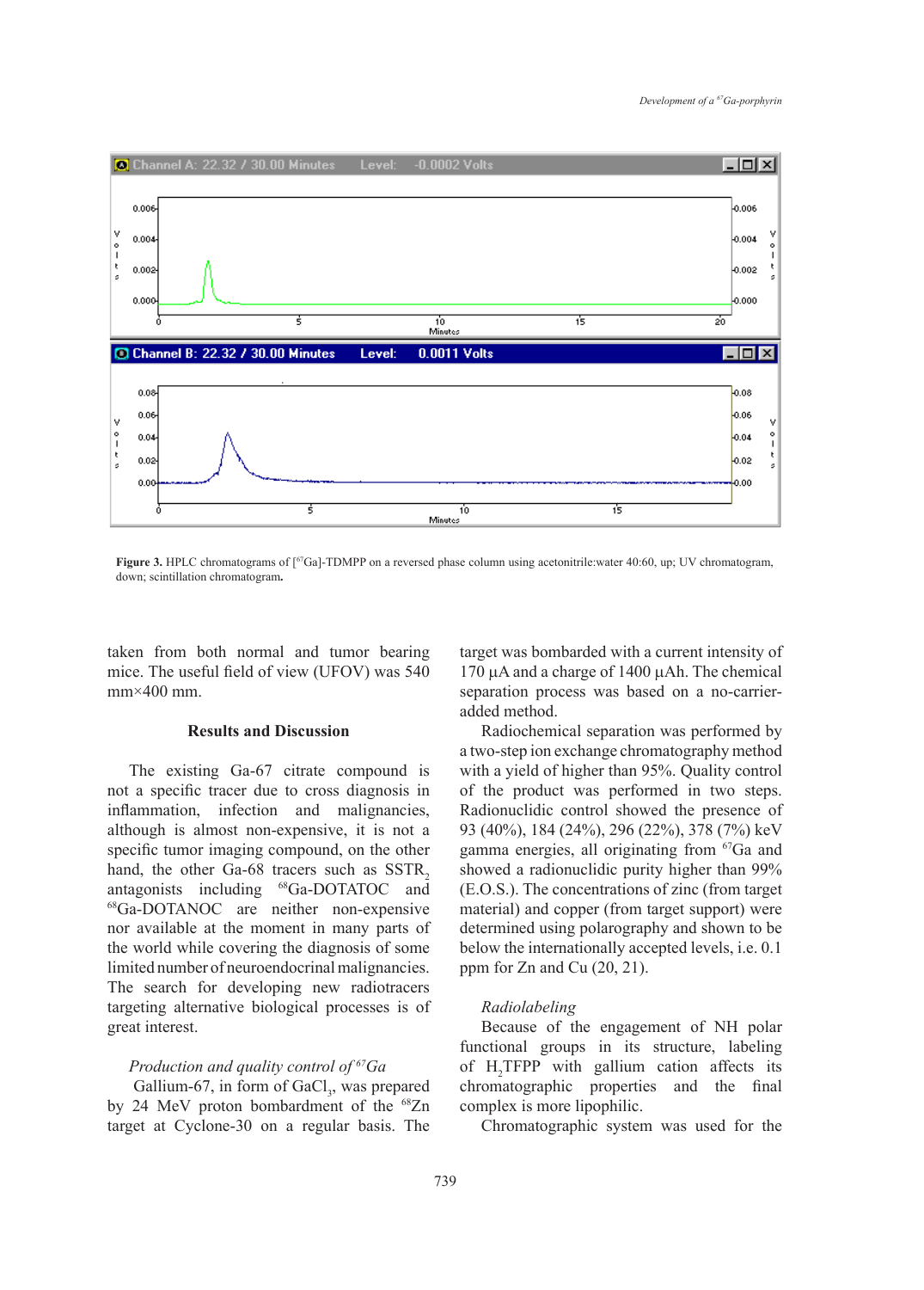

**Figure 4.** Biodistribution of [<sup>67</sup>Ga]GaCl<sub>3</sub> (1.85 MBq, 50 μCi) in wild-type rats 0.5-24 h after iv injection via tail vein (ID/g%: percentage of injected dose per gram of tissue calculated based on the area under curve of 184 keV peak in gamma spectrum) (n=5).

detection of the radiolabeled compound from the free gallium cation. Using  $10\% \text{ NH}_4\text{OAc}$  and methanol 1:1 mixture, free gallium remains at the origin of the paper as a single peak, while the radiolabeled compound migrates to higher  $R<sub>r</sub>$ (0.8) (Figure 2).

Although the ITLC studies approved the production of radiolabeled compound, HPLC studies demonstrated the existence of radiolabeled species using both UV and scintillation detectors. A more fast-eluting compound at 2.27 min (scintillation detector) related to 1.8 min peak (UV detector) demonstrated a more hydrophilic compound. Free Ga cation eluted at 1.02 min (not shown) (Figure 3).

# *Partition coefficient of [67Ga]-TDMPP*

As expected from the chemical formula in Figure 1, the lipophilicity of the [67Ga]-TDMPP compound is significant due to methoxy groups of the radiocomplex. The measured octanol/ water partition coefficient, *P*, for the complex was found to depend on the pH of the solution. At the pH.7 the log P was 1.63. The water solubility of the radiocomplex leads to less unnecessary uptakes in tissues including liver and fat and faster kidney wash-out.

### *Stability*

The chemical stability of  $[67Ga]$ -TDMPP

was high enough to perform further studies. Incubation of [67Ga]-TDMPP in freshly prepared human serum for 24 h at 37°C showed no loss of 67Ga from the complex. The radiochemical purity of complex remained at 98% for24 hunder physiologic conditions.

#### *Biodistribution*

For better comparison biodistribution study was performed for free Ga<sup>3+</sup> as well. The %ID/g data are summarized in Figure 4. As reported previously, 67Ga is excreted majorly from gastrointestinal tract (GIT), thus colon and stool activity content are significant while blood stream activity is high at 2–4 h followed by reduction in 24. Bone uptake is also observed after 24 h post injection.

The radiolabeled compound biodistribution is also demonstrated in Figure 5. Due to water solubility of porphyrin compounds the major activity in 2 h post injection is present in the kidneys followed by major accumulation in bladder 24 h post injection, thus the major route of excretion for the labeled compound is urinary tract likewise other similar complexes reported (14, 15).

Interestingly a significant accumulation of the complex was observed in striated muscles as well as myocardium especially 2 h post injection in thigh muscle and after 4 h in the myocardium.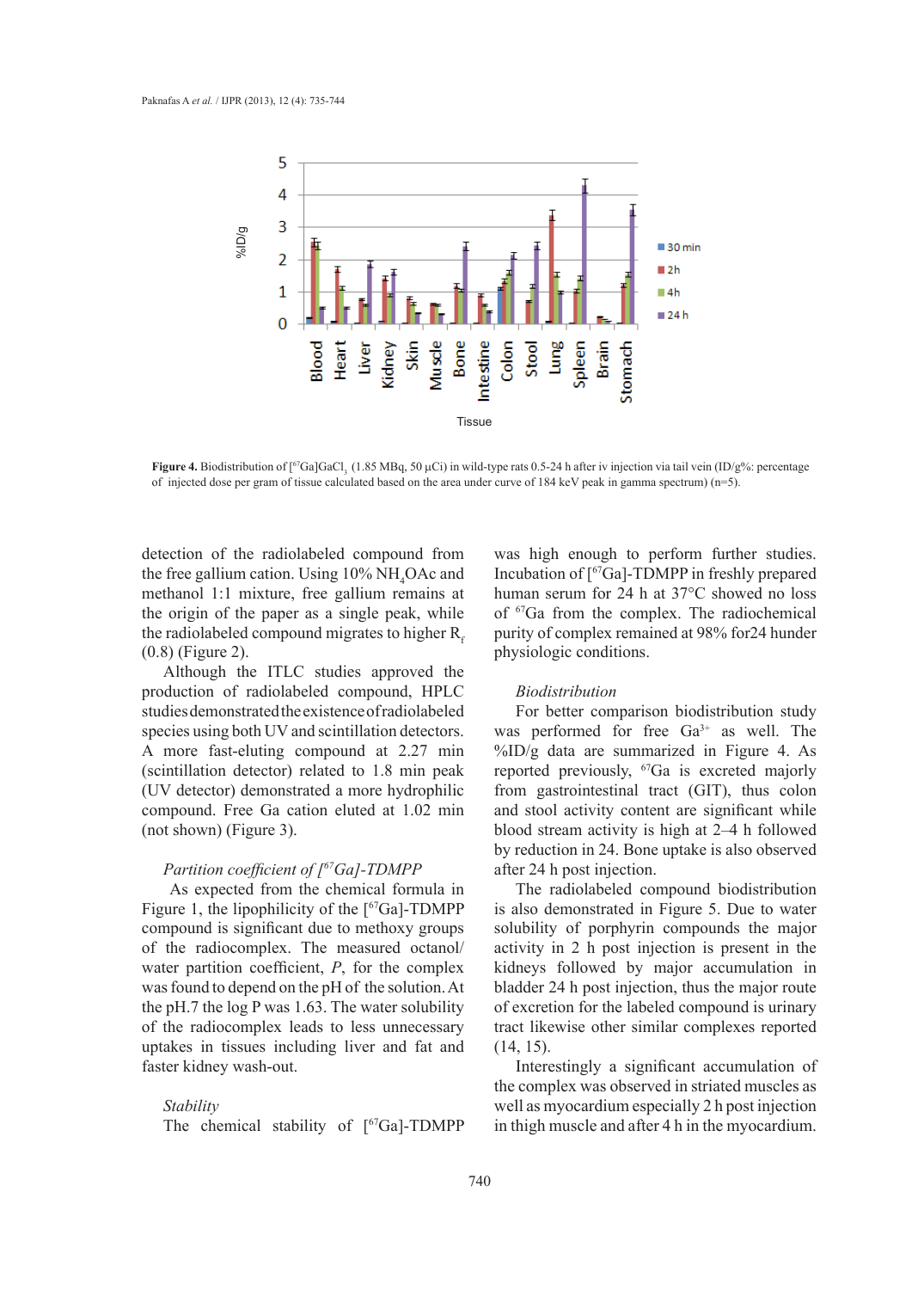

**Figure 5.** Biodistribution of [<sup>67</sup>Ga]-TDMPP (1.85 MBq, 50 µCi) in wild type rats 2,4 and 24 h after iv injection via tail vein  $(ID/g\%)$ : percentage of injected dose per gram of tissue calculated based on the area under curve of 184 keV peak in gamma spectrum)  $(n = 3)$ .

Although no direct radioactive accumulation has been reported for radiolabeled porphyrins, it has been shown that myoglobin heme iron could potentially serve as a Fenton reagent for the intracellular generation of hydroxyl radicals, which are responsible for the oxidation of the porphyrins and cellular accumulation (22). Also other reports demonstrate the pharmacological activity of some porphyrins among skeletal muscle via ion channel activation (23).

Comparison of vital organs uptake for 67Ga-TDMPP and  ${}^{67}GaCl_3$  demonstrates kinetic pattern difference for both species (Figure 6.). <sup>67</sup>Ga cation is accumulated in the liver in the first 24 h post injection slightly, while  ${}^{67}Ga$ -TDMPP second major excretion route is through the liver and the uptake is diminished through the time.

As shown earlier, <sup>67</sup>Ga cation is slightly absorbed in the skeletal system (2.5-3%) while the labeled compound almost shows no uptake in the bone in 24 h.

Both species are present in the circulation in 2 h, Ga-67 is majorly transported by the metaloproteins into liver while the complex is rapidly washed out through the excretion routs. Since the gallium cation can be trapped in blood cells due to the high content of thio-proteins, the spleen activity content is drastically higher in this organ after 24 h compared to the radiolabeled compound.

*Imaging of [67Ga]-TDMPP in wild type rats* As shown in figure 7 the rats showed accumulation of the radiotracer in the skeletal system and specially the joints 2 h post injection. This was not observed in the distribution study since the bone sample is taken from the body of the thighbone and not the bone ends. Knee joints and the shoulders are significantly sites of uptake. Interestingly myocardial uptake is observed at this time point which is in agreement with the biodistribution study. However after 4 h most of the activity is washed out through the urinary tract and kidneys are the only obvious organs as well as the bladder. 24 h after injection the only accumulating site is the bladder and most of the activity is washed out from the body after 24 h.

Our first impression of the SPECT image was that the knee uptake can be a consequence of release of free Ga-67 cation from the radiolabeled compound as shown in free Ga-67 data the uptake can be more than 2% after 24 h, however, the biodistribution data from the radiotracer accumulation shows that bone uptake is lower than 0.3% at all time intervals,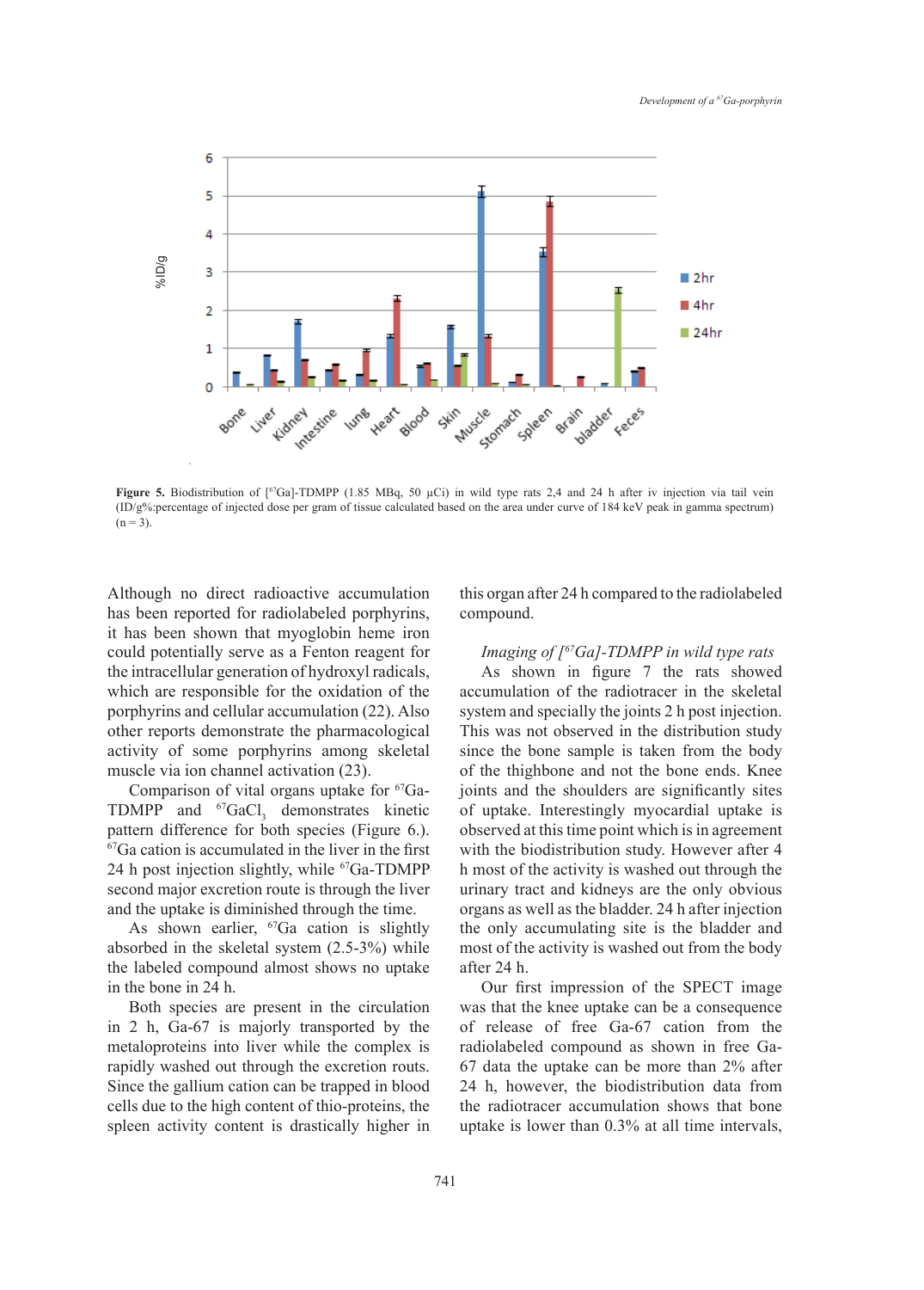

**Figure 6.** Comparative liver, bone, blood and spleen activity for <sup>67</sup>Ga-TDMPP and <sup>67</sup>GaCl<sub>3</sub> in wild-type rats.

thus the real joint uptake mechanisms is different for the free Ga-67 uptake.

Previous investigations on the porphyrin tissue uptake using *ex-vivo* fluorescence measurements has demonstrated the predominant accumulation of porphyrins in the synovium as well as cartilage tissues taken from knee joints. However, the fluorescence spectra features indicated that the composition of porphyrins detected in the cartilage tissues was different than that in the synovial tissues (24).

The expected tracer uptake in tumor models is not a consequence of cellular turn-over, because the tracer does not target protein/DNA synthesis. The proposed mechanism of porphyrin uptake in the tumor cells is explained through the LDL receptors as reported earlier (25).

### **Conclusion**

Total labeling and formulation of [67Ga]- TDMPP took about 60 min (RCP >99% ITLC, >99% HPLC, specific activity: 12-15 GBq/mmol). The complex was stable in final formulation and human serum at least for 24 h. At the pH.7, the log P was 1.63. The biodistribution of the labeled compound in vital organs of wild-type rats was studied using scarification studies and SPECT imaging up to 24 h. A detailed comparative pharmacokinetic study performed for 67Ga cation and [67Ga]- TDMPP. The complex is mostly washed out from the circulation through kidneys. Myocardial uptake was significantly observed by SPECT and biodistribution studies. Knee and shoulder joints demonstrated significant activity uptake in 2 h post injection. Higher water solubility of the complex due to ionic nature of the complex is an advantage for rapid wash-out of the complex from the system.

### **Acknowledgements**

The authors thank Research Deputy of Tehran University of Medical Sciences, for the financial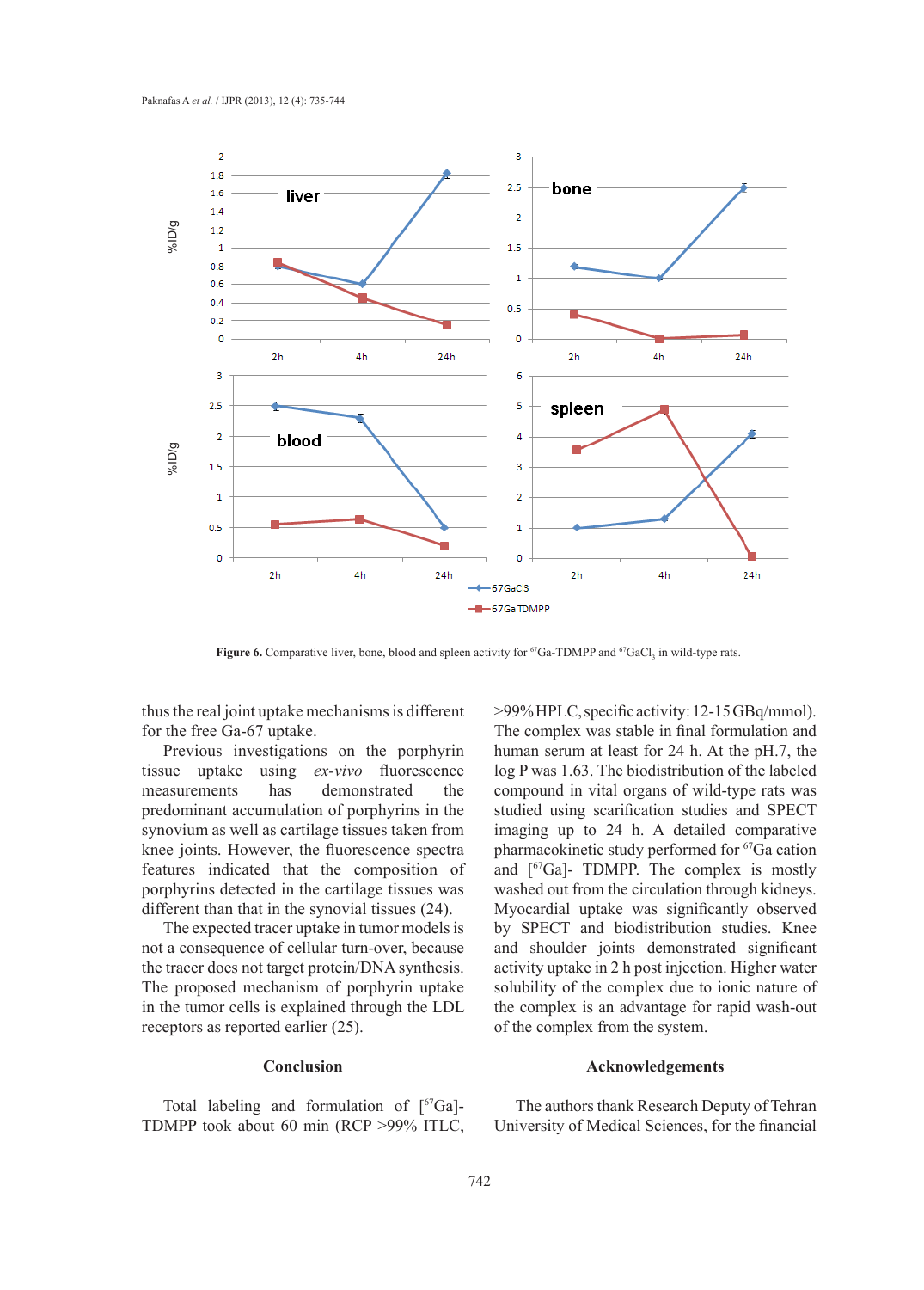

**Figure 7.** SPECT images of  ${}^{67}Ga$ -TDMPP (90 MBq, 22  $\mu$ Ci) in wild-type rats 2, 4 and 24 h post injection.

support of this investigation. Authors also wish to thank Mr S. Daneshvari for conducting animal studies and Mr. A. Salman-Tabrizi for his software assistance.

### **References**

- Abels C. Targeting of the vascular system of solid (1) tumours by photodynamic therapy (PDT). *Photochem Photobiol Sci*. (2004) 3: 765-71.
- (2) Sanderson DR, Fontana RS, Lipson RL and Baldes EJ. Hematoporphyrin as a diagnostic tool; A preliminary report of new techniques. *Cancer* (1972) 30: 1368-72.
- Fawwaz R, Bohdiewicz P, Lavallee D, Wang T, (3) Oluwole S, Newhouse J and Alderson P. Use of metalloporphyrins in diagnostic imaging. *Int. J. Rad Appl. Instrum. B* (1990) 17: 65-72.
- Sasaki K, Yumita N, Nishigaki R, Sakata I, Nakajima (4) S and Umemura S-I. Pharmacokinetic study of a gallium-porphyrin Photo- and Sono-sensitizer, ATX-70, in tumor-bearing mice. *Jpn. J. Cancer Res.* (2001) 92: 989-995.
- Fawwaz RA, Frye F, Loughman WD and Hemphill (5) W. Survival of skin homografts in dogs injected with 109Pd-protoporphyrin. *J. Nucl. Med.* (1974) 15:997- 1002.
- Fawwaz RA, Hemphill W and Winchell HS. Potential (6) use of 109Pd-porphyrin complexes for selective lymphatic ablation. *J. Nucl. Med.* (1971) 12: 231-236.
- Chakraborty S, Das T, Banerjee S, Sarma HD and (7) Venkatesh M, Preparation and preliminary biological

evaluation of a novel 109Pd labeled porphyrin derivative for possible use in targeted tumor therapy. *Q. J. Nucl. Med. Mol. Imaging* (2007) 15: 16-23.

- Sarma HD, Das T, Banerjee S, Venkatesh M, (8) Vidyasagar PB and Mishra KP. Biologic evaluation of a novel 188Re-labeled porphyrin in mice tumor model. *Cancer Biother. Radiopharm.* (2010) 25:47-54.
- Murugesan S, Shettyc SJ, Srivastava TS, Noronha (9) OPD and Samuel AM. A technetium-99m-labelled cyclam acid porphyrin (CAP) for tumour imaging. *Applied Radiat. Isotopes* (2001) 55: 641-646.
- Wang A-Y, Lin J-L and Lin W-C. Studies on the (10) porphine labeled with 99mTc–pertechnetate. *J. Radioanal. Nucl. Chem.* (2010) 284:121-128.
- $(11)$  Nunn AD. Medical radionuclides and the quality of radiopharmaceuticals. The kinetics of incorporation of 111In into *m*-tetraphenylporphine. *J. Radioanal. Nucl. Chem.* (1978) 53:291-298.
- (12) Firestone RB, Shirley VS, Baglin CM, Zipkin J. In: Table of isotopes. 8th edition, John Wiley and Sons, p.1447, New York, (1996).
- Bahrami-Samani A, Anvari A, Jalilian AR, Shirvani-(13) Arani S, Yousefnia H, Aghamiri MR and Ghannadi-Maragheh M. Production, Quality Control and Pharmacokinetic Studies of 177Lu-EDTMP for Human Bone Pain Palliation Therapy Trials. *Iran. J. Pharm. Res.* (2012) 11: 137-144.
- (14) Jalilian AR, Yousefnia H, Shafaii K, Novinrouz A and Rajamand AA. Preparation and Biodistribution Studies of a Radiogallium-AcetylacetonateBis (Thiosemicarbazone) Complex in Tumor-Bearing Rodents. *Iran. J. Pharm. Res*. (2012) 11: 523-531